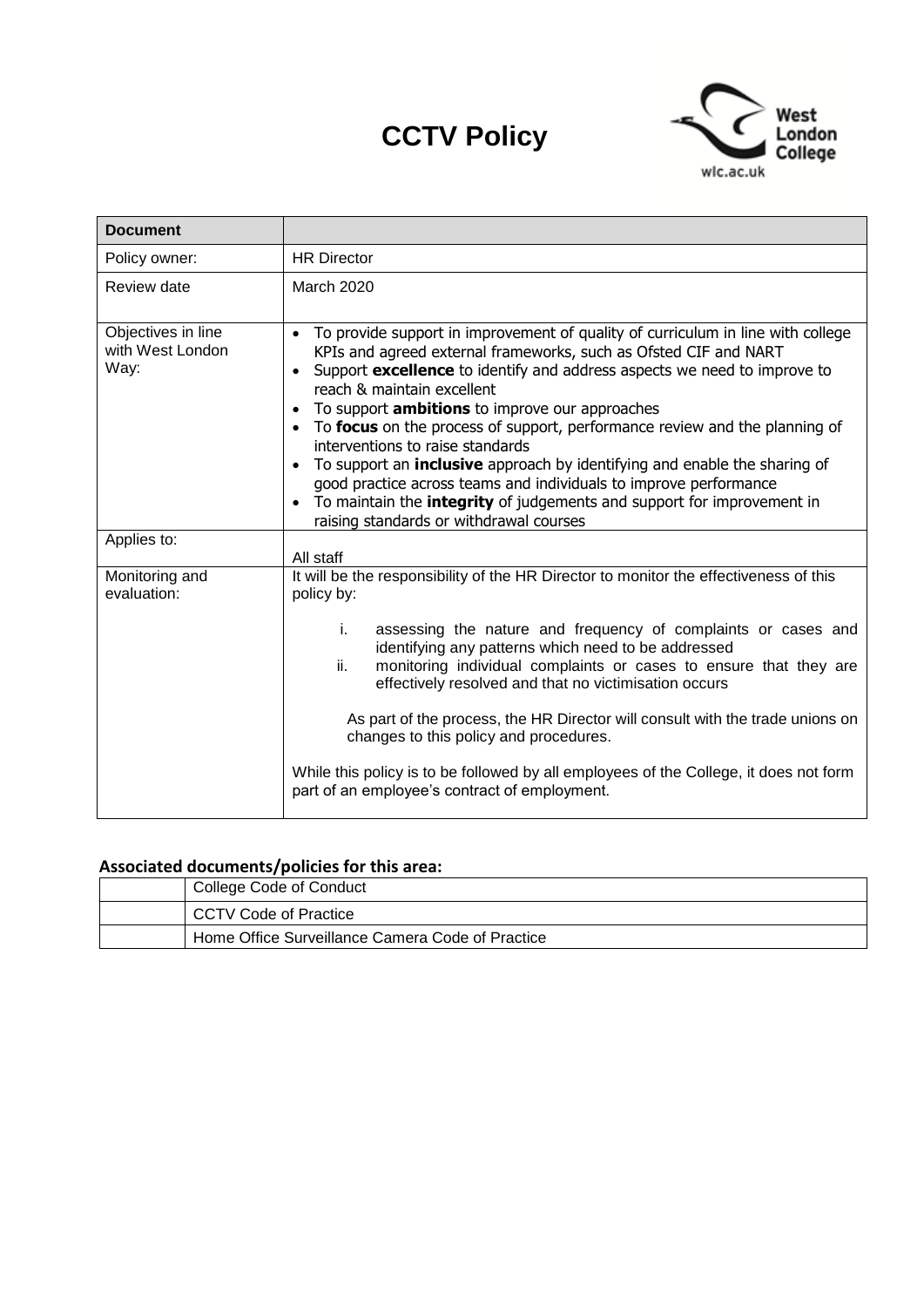## **1. Introduction**

The College is fully committed to operating a safe environment, it therefore has in place a closed circuit television ("CCTV") system to assist in providing a safe and secure environment for students, staff and visitors, as well as protect College property.

CCTV systems are based around digital technology and therefore need to be treated as information that will be processed under the Data Protection Act 1998, the General Data Protection Regulation (GDPR) and any subsequent data protection legislation.

The College will have due regard to the Data Protection Act 1998, the General Data Protection Regulation (GDPR) and any subsequent data protection legislation, and to the Freedom of Information Act 2000, the Protection of Freedoms Act 2012 and the Human Rights Act 1998. Although not a relevant authority, the College will also have due regard to the Surveillance Camera Code of Practice, issued under the Protection of Freedoms Act 2012 and in particular the 12 guiding principles contained therein. The College has produced this policy in line with the Information Commissioner's CCTV Code of Practice.

The College system comprises a number of fixed and dome cameras located both internally and externally around the College sites. All cameras maybe monitored and are only available for use by approved members of staff.

The CCTV system is owned by the College and will be subject to review on an annual basis.

The purpose of this Policy is to regulate the management, operation and use of the CCTV system at the College.

# **2. Purpose of CCTV**

The College has installed a CCTV system to:

- To increase the personal safety of staff and students and reduce the fear of physical abuse, intimidation and crime
- Protect College buildings and its assets to ensure they are kept free from intrusion, vandalism, damage or disruption
- To support the Police in a bid to deter and detect crime
- Assist in prevention and detection of crime
- Assist with the identification, apprehension and prosecution of offenders
- Assist with the identification of actions/activities that might result in disciplinary proceedings against staff and students
- Monitor security of campus buildings

The system will be provided and operated in a way that is consistent with an individual's right to privacy.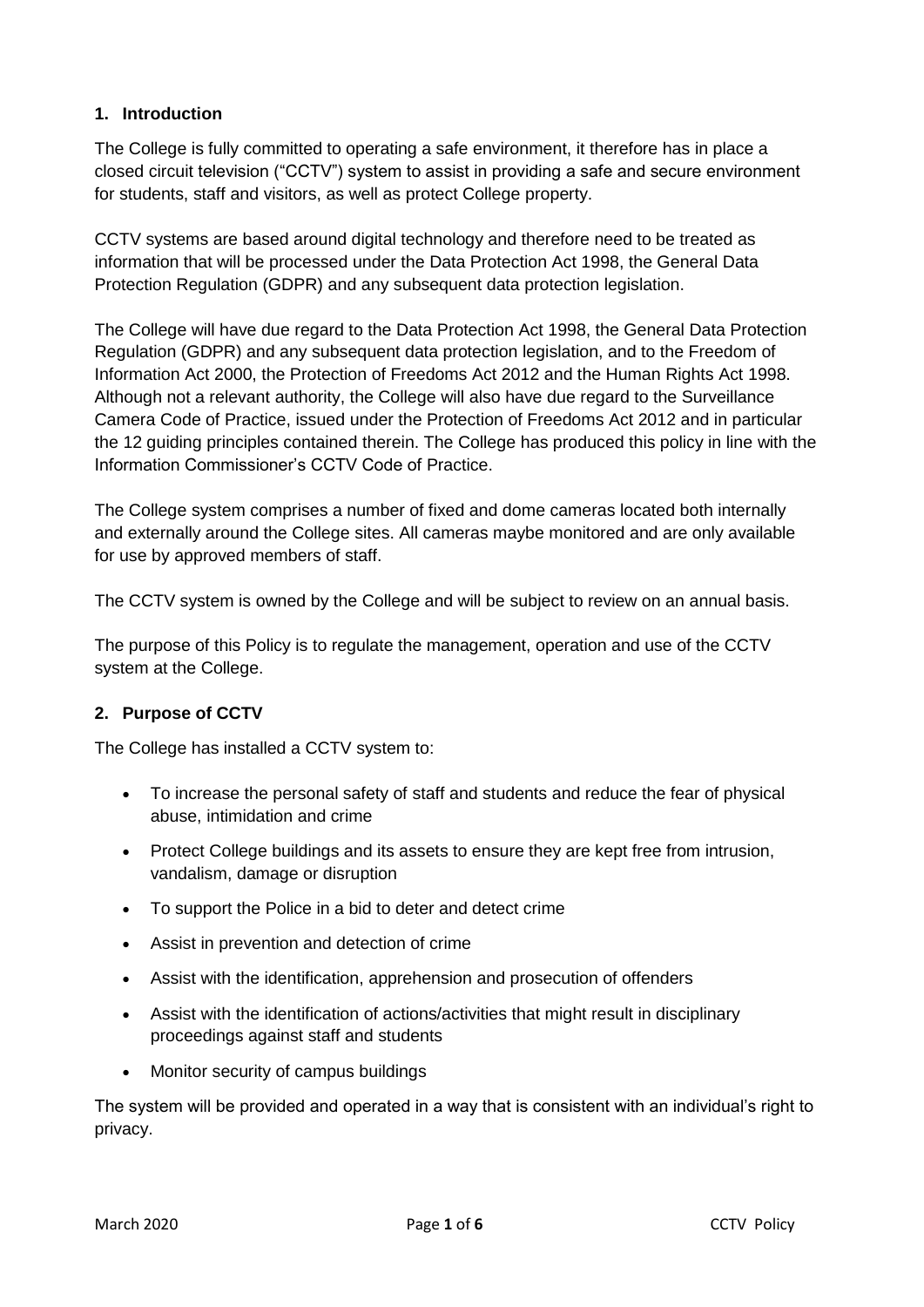# **3. Covert Recording**

Prior to authorisation the requesting applicant must have demonstrated and documented that all reasonable procedures and practices were put in place to prevent suspected illegal or unauthorised activity from taking place.

Any such covert processing will only be carried out for a limited and reasonable period of time consistent with the objectives of making the recording and will only relate to the specific suspected illegal, inappropriate or unauthorised activity.

The decision to adopt covert recording will be fully documented and will set out how the decision to use covert recording was reached and by whom. The College may require legal advice in approving and assessing the need for covert recording in all instances.

Covert cameras may be used under the following circumstances on the written or electronic authorisation of the Chief Operating Officer.

- That informing the individual(s) concerned that recording was taking place would seriously prejudice the objective of making the recording
- That there is reasonable cause to suspect that illegal activity is taking place or is about to take place or the inappropriate or unauthorised activity is taking place; that may seriously or substantially affect the operation or reputation of the College

Unless required for evidential purposes or the investigation of crime or otherwise required by law, covertly recorded images will be retained for no longer than 31 days from the date of recording. A record of data destruction will be made in confirmation on the authorised request to make covert recordings.

The CCTV system will not be used to:

- Provide images to the world wide web
- Record sound
- Disclose to the media

#### **4. Operation**

The CCTV surveillance system is owned by the College.

The Security Manager is responsible for the day-to-day operation of the system and ensuring compliance with this policy.

The CCTV system is registered with the Information Commissioner under the terms of the Data Protection Act 1998 and will seek to comply with the requirements of the Data Protection Act 1998, the General Data Protection Regulation (GDPR) and the Commissioner's Code of Practice.

Cameras will be used to monitor activities within the College buildings and other areas to identify criminal activity actually occurring, anticipated, or perceived, and for the purpose of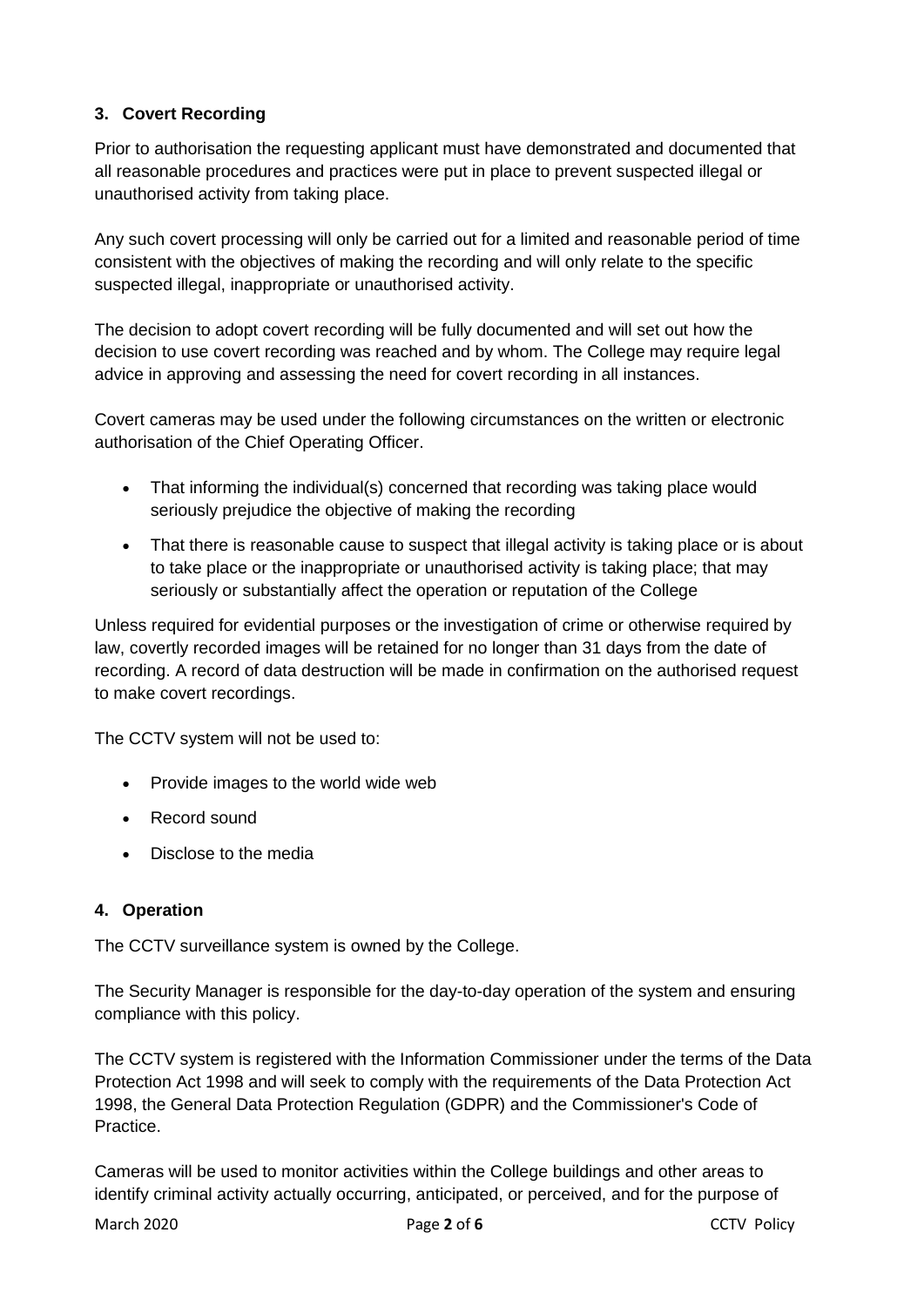securing the safety and wellbeing of the occupants within the College grounds, together with its visitors.

Static cameras will not focus on private homes, gardens and other areas of private property.

Operators of cameras with tilt and pan and zoom capability, staff will not direct cameras at an individual, their property or a specific group of individuals, without verbal authorisation from the Security Manager or deputy unless an immediate response to events is required.

Materials or knowledge secured as a result of CCTV system will not be used for any commercial purpose.

Downloads will only be released to the media for use in the investigation of a specific crime and with the written authority of the police. Downloads will never be released to the media for purposes of entertainment.

The planning and design of the existing CCTV system has endeavoured to ensure that the CCTV system will give maximum effectiveness and efficiency but it is not possible to guarantee that the CCTV system will cover or detect every single incident taking place in the areas of coverage.

Warning signs, as required by the Code of Practice of the Information Commissioner have been placed at access routes and areas covered by the college CCTV System.

#### **5. Image Viewing and Download Procedure**

#### **Viewing**

Recordings may be viewed by the police in the presence of the Security Manager or deputy following a specific data access formal request.

Otherwise permission to view CCTV data will depend on the subject of the potential investigation.

The Security Manager is authorised to review CCTV recordings to ascertain the circumstances relating to potential incidents involving students, staff, contractors, visitors/public incidents.

The Security Manager may authorise members of SLT to view the CCTV images with him/her relating to a potential student incident where it may be appropriate to see the footage.

Potential incidents involving staff may be viewed in the presence of the Security Manager or deputy or SLT members and overseen by the Security Manager using the appropriate data access procedure.

Note: The Security Manager may take action to secure footage that may relate to an incident involving staff and others until such time that it has been decided that it is required for viewing and/or download or it can be erased.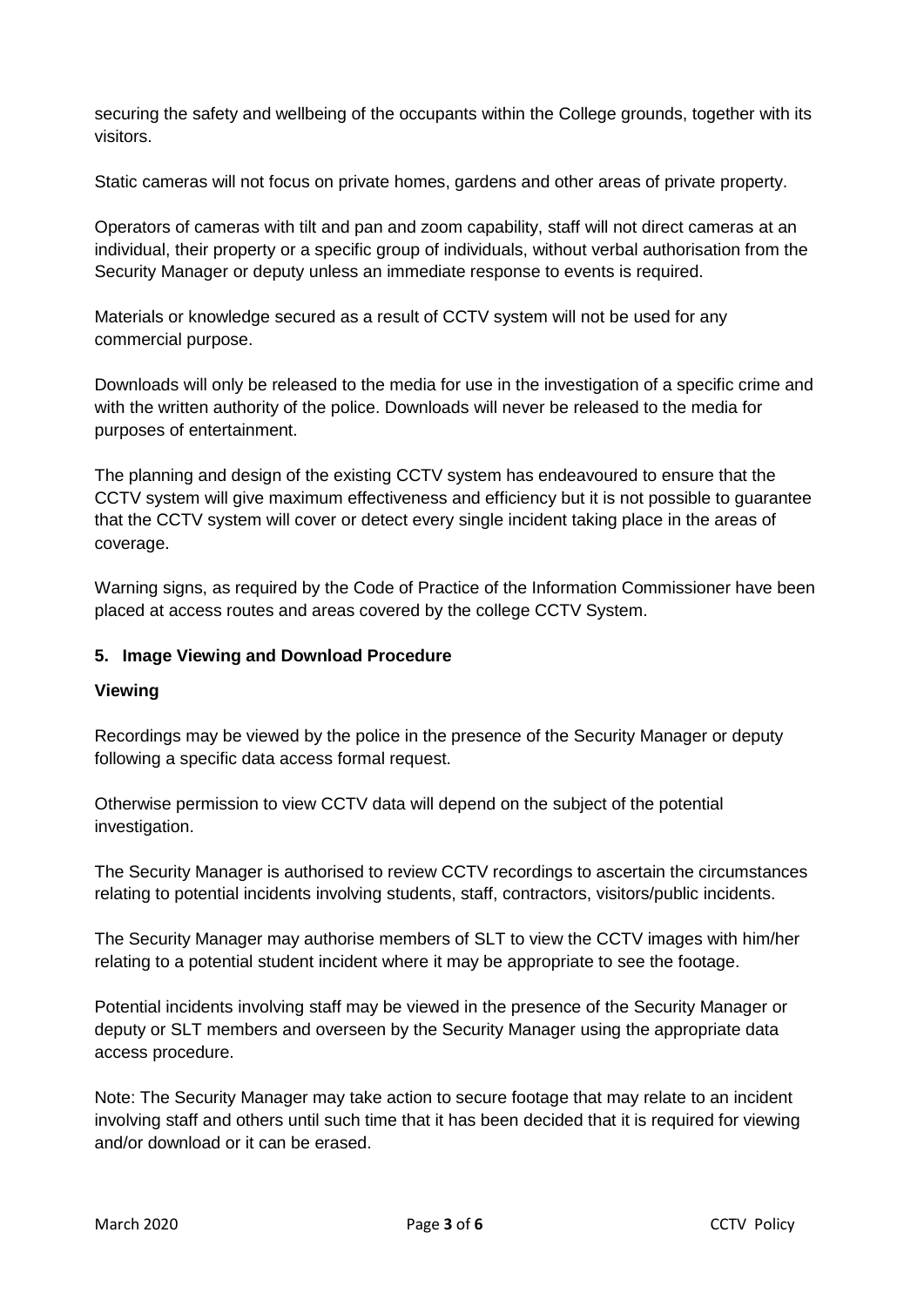# **Download Procedure**

Should a download be required as evidence, an electronic copy may only be made by the Security Manager or deputy.

Where this is to be released to the Police this will only be released to the Police on receipt of a completed Data Release Form and sight of their warrant card/proof of identity.

Where this is requested by an SLT member relating to a student incident, a CCTV Data Release Form will be completed for the Security Manager.

CCTV footage may be released for civil proceedings at the written request of a solicitor or insurance company. A CCTV Data Release Form will be completed for the Security Manager.

All requests for downloads will be retained by the Security Manager for 12 months or after the incident that the download relates to has been closed.

Downloads requested by other parties and for purposes outside the scope of this policy are not permitted.

#### **6. Breaches of this Policy**

Any suspected breach of this Policy by College staff will be considered under the College's Disciplinary Policy and Procedures.

#### **7. Overview of System**

The CCTV system runs 24 hours a day, 7 days a week.

The CCTV system comprises fixed position cameras; pan tilt and zoom cameras; monitors; multiplexers; digital recorders and public information signs.

CCTV cameras are located at strategic points on site, principally at the entrance and exit point for the sites and various buildings, as well as main thoroughfares and common areas throughout the sites.

CCTV signs will be prominently placed at strategic points and at entrance and exit points of the college sites to inform staff, students, visitors and members of the public that a CCTV installation is in use, its purpose and details of the operator.

Although every effort has been made to ensure maximum effectiveness of the CCTV system; it does not cover all areas and it is not possible to guarantee that the system will detect every incident taking place within the area of coverage.

#### **8. Data Protection Act 1998**

For the purpose of the General Data Protection Regulation (GDPR) the Chief Operating Officer is the designated data controller.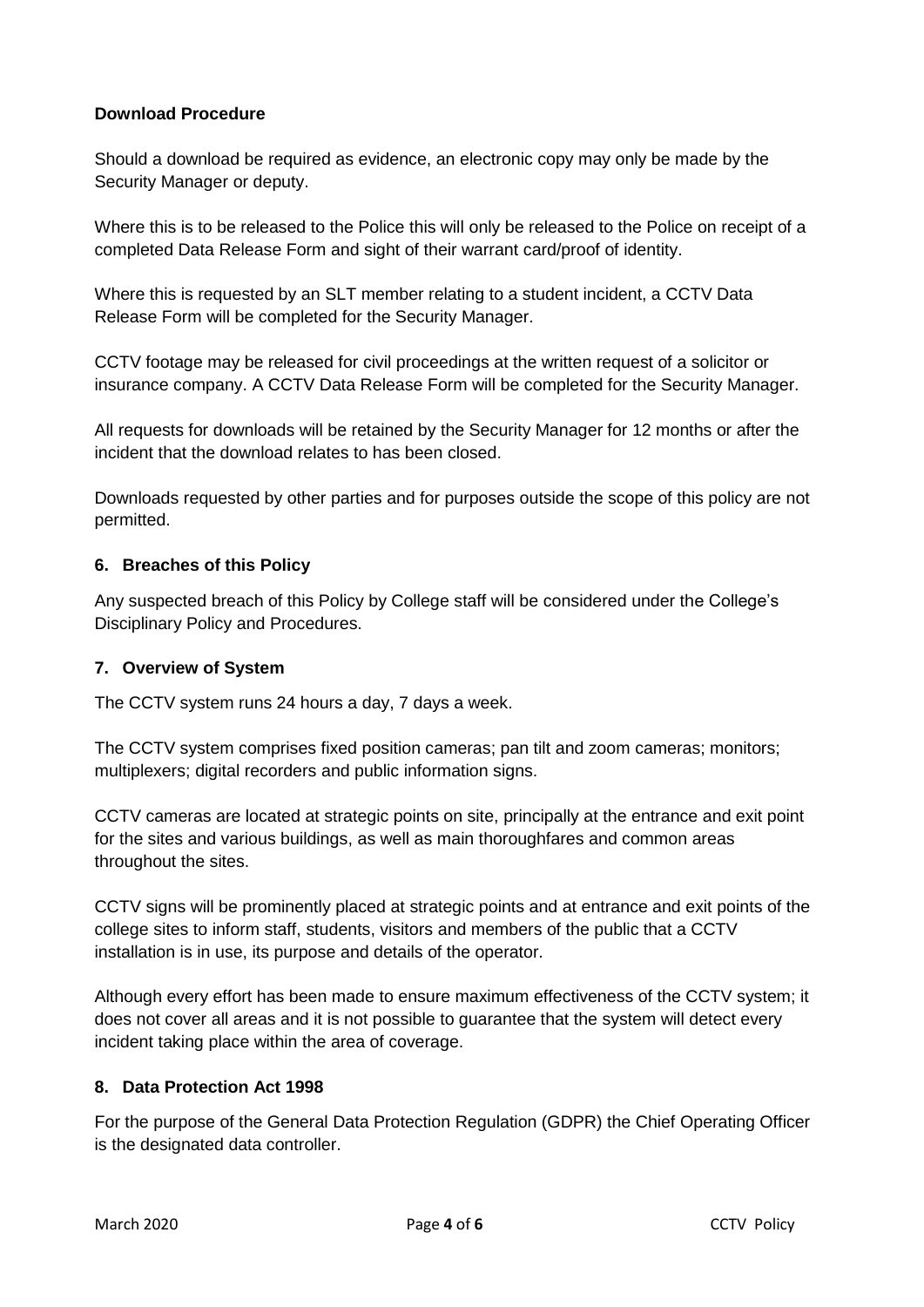- CCTV digital images, if they show a recognisable person, are personal data and are covered by the General Data Protection Regulation (GDPR). This policy is associated with the College's GDPR Policy, the provisions of which should be adhered to at all times
- The College has registered its processing of personal data (including CCTV) with the Information Commissioner's Office (ICO)

Where new cameras are to be installed on College premises, Part 4 of the ICO's CCTV Code of Practice will be followed before installation:

- The appropriateness of and reasons for using CCTV will be assessed and documented;
- The purpose of the proposed CCTV system will be established and documented;
- Responsibility for day-to-day compliance with this policy will be established and documented

#### **9. Access to Images**

#### **Individual Access Rights**

The General Data Protection Regulation gives individuals the right to access personal information about themselves, including CCTV images.

All requests for access to view/copy CCTV footage by individuals should be made in writing to the College's Data Controller.

Requests for access to CCTV images must include:

- The reason for the request
- The date and time the images were recorded
- Information to identify the individual, if necessary
- The location of the CCTV camera
- Proof of Identity

The College will respond promptly and at the latest within 30 calendar days of receiving the request processing fee, determined by the Chief Operating Officer and sufficient information to identify the images requested.

If the College cannot comply with the request, the reasons will be documented. The requester will be advised of these in writing, where possible.

#### **Access to Images by Third Parties**

Unlike Data Subjects, third parties who wish to have a copy of CCTV images (i.e. images not of the person making the request) do not have a right of access to images under the GDPR, and care must be taken when complying with such requests to ensure that neither the GDPR, HRA or the CCTV Policy are breached.